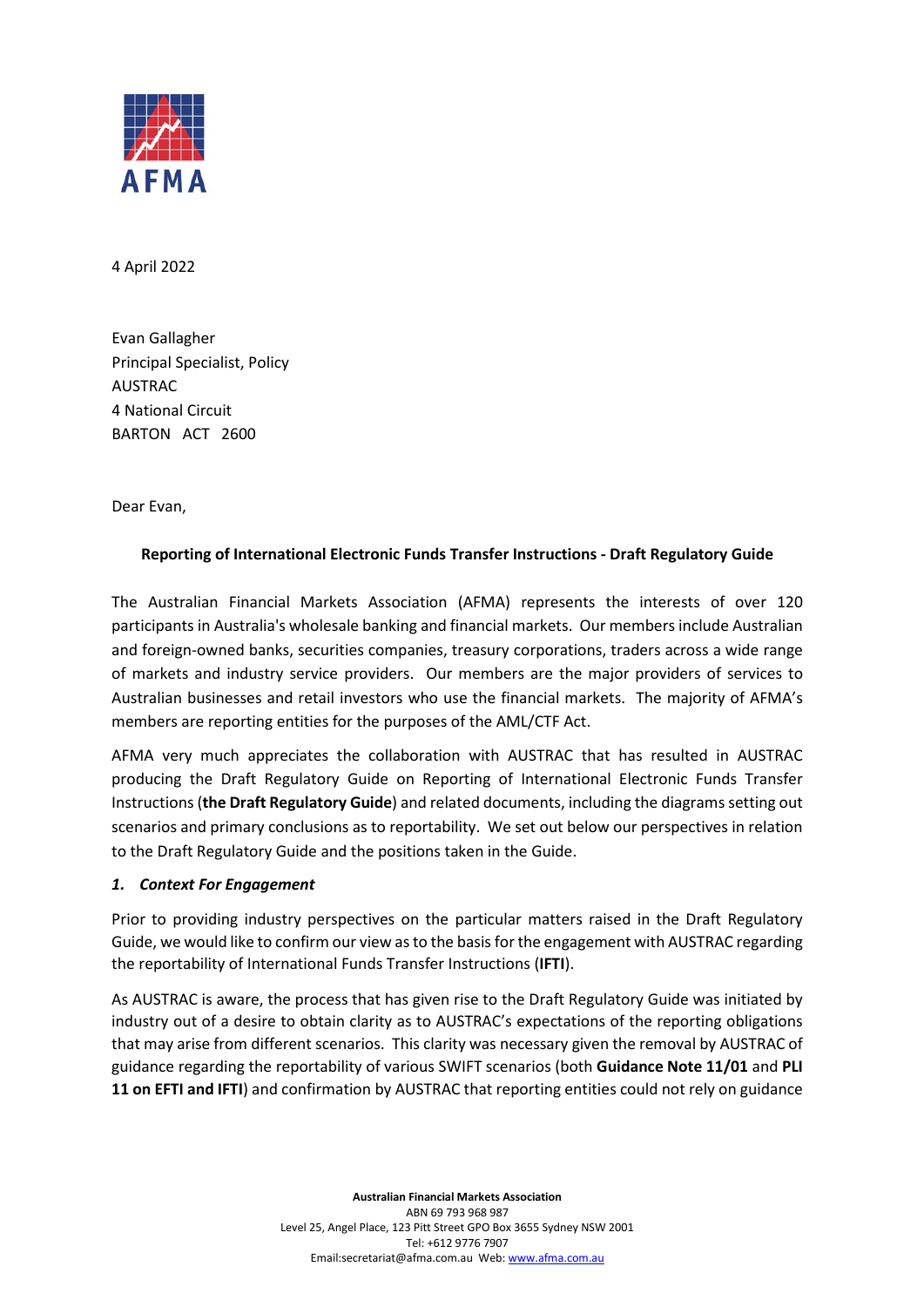that was not publicly available. This resulted in reporting entities seeking independent legal advice on the reportability of certain scenarios. Given the complexity of both the legislative framework underpinning IFTI reporting and the specific commercial scenarios, the legal advice received was not necessarily consistent across the reporting entity population. This inconsistency was exacerbated through AUSTRAC providing guidance to certain reporting entities on a bilateral basis.

At the commencement of engagement with AUSTRAC, AFMA expressed its preference in terms of outcomes as follows:

- Where there is consensus between AUSTRAC and industry that a certain scenario does not result in an IFTI reporting obligation, that AUSTRAC issue guidance confirming this position; and
- Where consensusis not reached between AUSTRAC and industry that a certain scenario does not result in an IFTI reporting obligation, then clarity is obtained through the Stage 2 Simplification Project that is being conducted by the Department of Home Affairs. This clarity would arise through consideration of both the legal framework, and the extent to which this framework could be simplified, and also the intelligence value associated with the information that may be included in any report.

Under this approach, reporting entities would continue to report IFTIs to AUSTRAC in accordance with their own legal advice and AUSTRAC would adopt regulatory pragmatism in terms of the compliance approach adopted.

AFMA is aware, however, that where there is misalignment, AUSTRAC's preference is to issue guidance setting out regulatory expectations so as to "level the playing field." While such guidance is generally welcomed, AFMA remains concerned that, based on the positions adopted by AUSTRAC in the Draft Regulatory Guide, such guidance will necessitate significant changes by reporting entities to systems, processes and controls. These systems, processes and controls are likely to require further amendment in relation to the Stage 2 Simplification project, resulting in significant costs and regulatory burden for Reporting Entities. Accordingly, in the event that this approach is the one ultimately adopted by AUSTRAC, AFMA would support a regulatory approach whereby AUSTRAC adopted regulatory pragmatism in a similar manner that has been taken for account opening in that reporting entities, over time, will replace or update their infrastructure and will move towards systems that permit the reporting of IFTIs as set out in the guidance in the ordinary course of business. This should also be accompanied by a letter of intent for at least two years from the finalisation of the guidance so as to not allocate compliance resources to reporting entities that are undertaking best endeavours to adapt to the AUSTRAC guidance, nor to any historical reporting approaches that may have been adopted prior to the issuance of the guidance.

It is noted that, based on the positions adopted in the Draft Regulatory Guide, the legal interpretations adopted by AUSTRAC differ to those taken by reporting entities, with some of the fundamental differences detailed further in this submission. AFMA would appreciate the opportunity to have a deep discussion with AUSTRAC in these areas to better understand the legal position adopted by AUSTRAC and to ensure that any guidance as to reportability is based on a current legal obligation as opposed to the intelligence value that would be obtained through the report.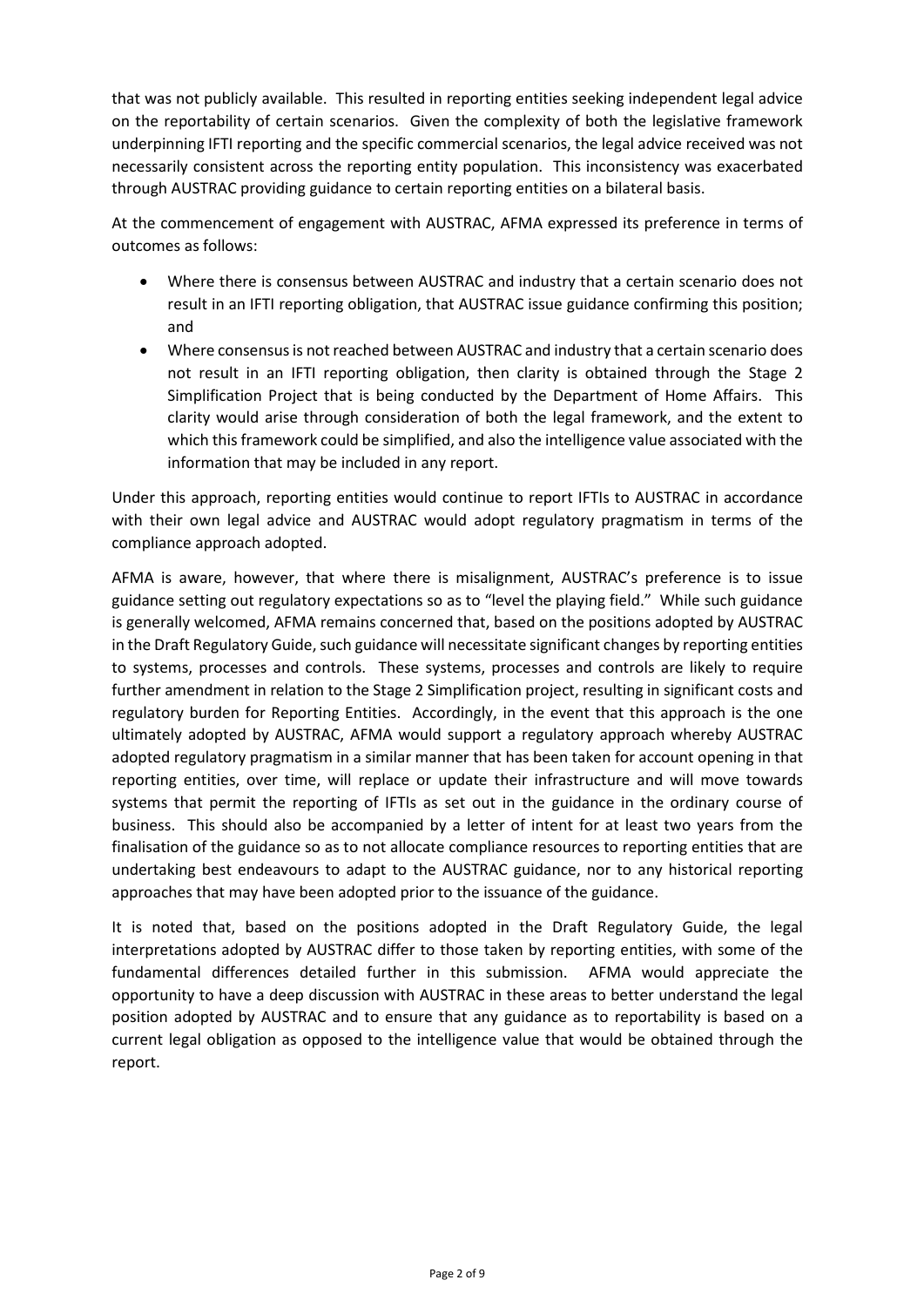## *2. Fundamental Concepts*

AFMA notes that the fundamental concepts that underpin the IFTI reporting requirements, such as "transfer," "instruction" and "money controlled by the payer" have been defined expansively in the Draft Regulatory Guide and beyond previously published recent guidance. In relation to these definitions, AFMA seeks clarity on the following:

- The definition and indicators of "control" appear to hinge on the behaviour and actions of the financial institution, that is, where the financial institution will accept the instructions of the customer with respect to the money, then it is money controlled by the payer. Further clarity is sought as to the definition of control prior to the acceptance of the instruction including scenarios where payments arise from contractual obligations e.g. FX derivative trading under an ISDA (refer to section on foreign exchange).
- We also note that AUSTRAC appears to minimise the importance of the word 'control' in Section 8 and 9 of the AML/CTF Act. This creates a practical issue for reporting entities in circumstances where the concept of money that is 'controlled by the payer' indicates the legislature requires a greater element of direction or power to direct the payment of funds being exercised *by the payer* than the proposed draft guidance contemplates. Ordinarily, we would consider a customer to have control of the money if they have the power to give directions as to its payment or transfer, which must be carried out.
- Finally, clarity from AUSTRAC is sought in relation to specific queries relating to loans, specifically whether funds sitting in a suspense account can be considered to be "controlled by the payer" and whether in a loan scenario both draw-downs and repayments are reportable.

## *3. Definition of Financial Institution/MT202 Reporting*

As has been discussed with AUSTRAC throughout the engagement to date, much of the complexity associated with determining reporting obligations for essentially institutional payments arises due to the lack of alignment between the definition of "financial institution" for SWIFT versus the AML/CTF Act. The consequences of the lack of alignment include requiring reporting entities to screen counterparties to manually determine whether any counterparty involved in the transaction is an entity outside the "financial institution" definition and hence results in a reporting obligation.

AFMA recommends the broad adoption of the SWIFT definition of financial institution, such that a "financial institution" represents an organisation that is eligible as a SWIFT user, apart from Treasury Counterparty (TRCO), non-financial institutions in a Member-Administered Closed User Group, Corporates (CORP) and Securities Market Data Provider (SMDP) categories. This approach would ensure that reportability of wholesale payments would only arise in respect of these categories or where there has been misuse. The proposed approach would reflect the limited intelligence value generally associated with large institutional payments.

In seeking greater alignment of the definition of "financial institution" for IFTI reporting purposes, AFMA members are conscious of the implications for the correspondent banking provisions of the Act, that is an expansion of the definition of "financial institution" may give rise to implications in consideration of correspondent banking relationships. AFMA members note that irrespective of a broader definition, reporting entities are required to determine and apply a risk-based approach in establishing correspondent banking relationships and, as such, any implications arising from an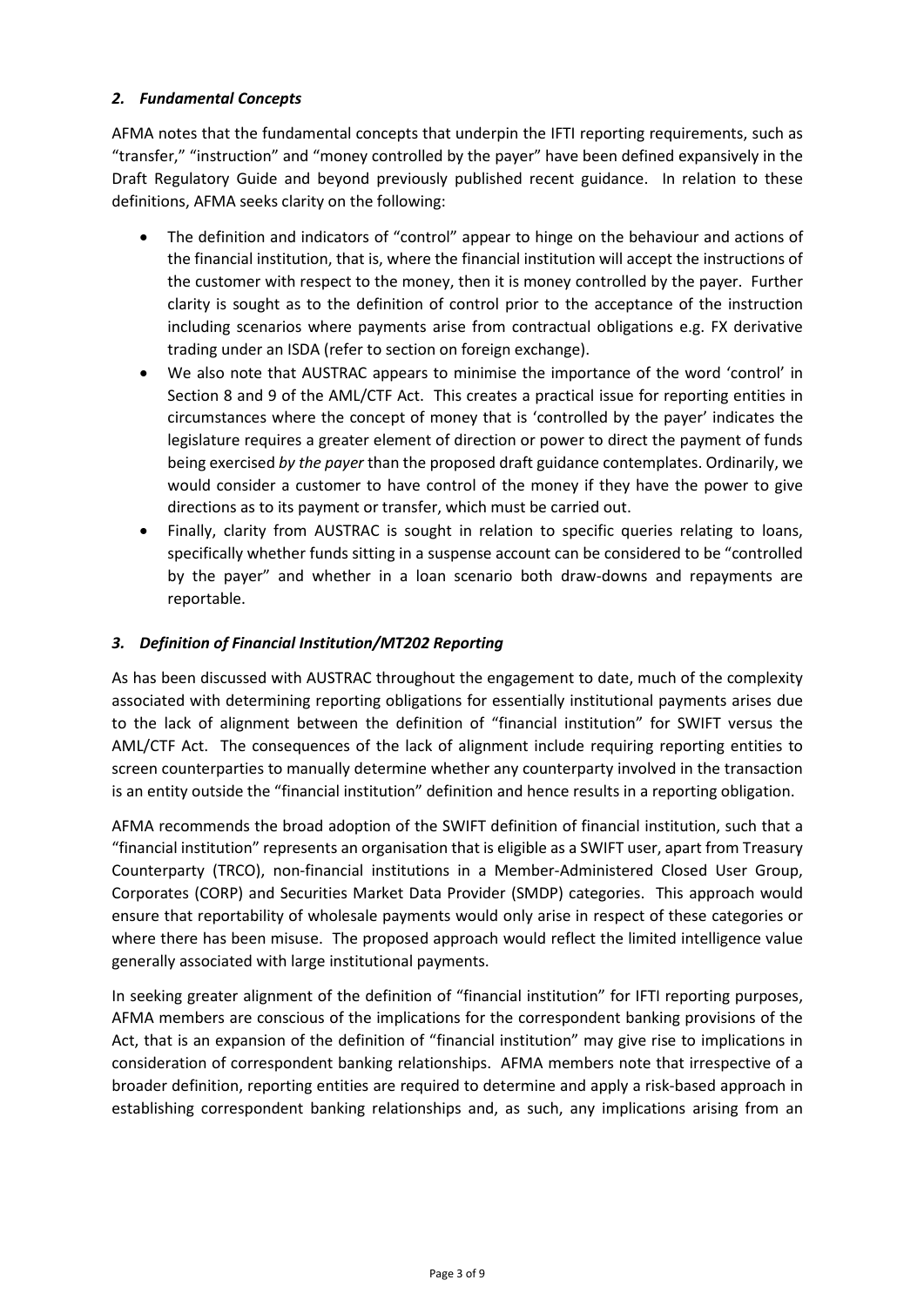expansion to the definition will not necessarily imply a broadened offering of such services for entity types considered of higher risk.

The Draft Regulatory Guide should confirm that, in order to ensure payments being made in a nondisrupted manner, determination as to whether there has been misuse of messaging types that has given rise to a reporting obligation be determined on a risk-based approach and based on established controls. It is also noted that the current schema of the MT202 does not align with the IFTI requirements as set out in Chapter 16 of the AML/CTF Rules and we request a change to the Rules to align the reporting requirements to the schema.

Finally, AFMA notes and supports the proposed Rule to remove any reporting obligation where a financial institution is acting on its own behalf and seeks clarity as to whether the ambit of the proposed exemption is where one or both parties are financial institutions.

## *4. Trade Finance/Syndicated Loans*

The engagement between AFMA and AUSTRAC has highlighted that the reportability of trade finance scenarios is, in AFMA's view, the area of the least alignment between reporting entities and AUSTRAC under the current legislative framework. Our view is that in the absence of guidance from AUSTRAC on reporting trade finance scenarios specifically, reporting entities have not taken the view that the scenarios result in a reporting obligation (noting that AUSTRAC guidance may have been provided bilaterally to a sub-set of reporting entities).

This is the case because, for trade finance scenarios involving guarantees, the legal nature of the relationship is one whereby the ordering institution is providing an independent guarantee to the payee through the beneficiary institution, as opposed to just facilitating a transfer. The nature of this relationship results in differences which are fundamental from a reportability perspective, such as:

- The issuing bank has the personal obligation to pay and may do so prior to receiving funds from the importer, and has no recourse should the importer default and becomes insolvent, calling into question whether there is an instruction by a payer to transfer money controlled by the payer;
- It is up to the ordering institution and not the importer to determine whether the conditions of the LC have been satisfied.

The scenario is best thought of as a transfer of the financial institution's own money to fulfil a contractual obligation and, as noted in the Draft Regulatory Guide, where a transfer is at the complete discretion of the financial institution, then the money cannot be construed as being controlled by the payer. In other words, it is difficult to see how the control criterion is satisfied for transaction scenarios where it is fundamental that the payer does not have control over the funds.

AFMA acknowledges the intelligence value associated with trade finance transactions. However, this does not, of itself, give rise to a presently existing legal obligation to report. To the extent that the legal framework is to be aligned to the desire for intelligence to be provided to AUSTRAC, AFMA's clear preference is for this to be considered holistically (i.e. not just through the consideration of IFTIs) as part of the Phase 2 Simplification Project. At a minimum, AFMA requests that AUSTRAC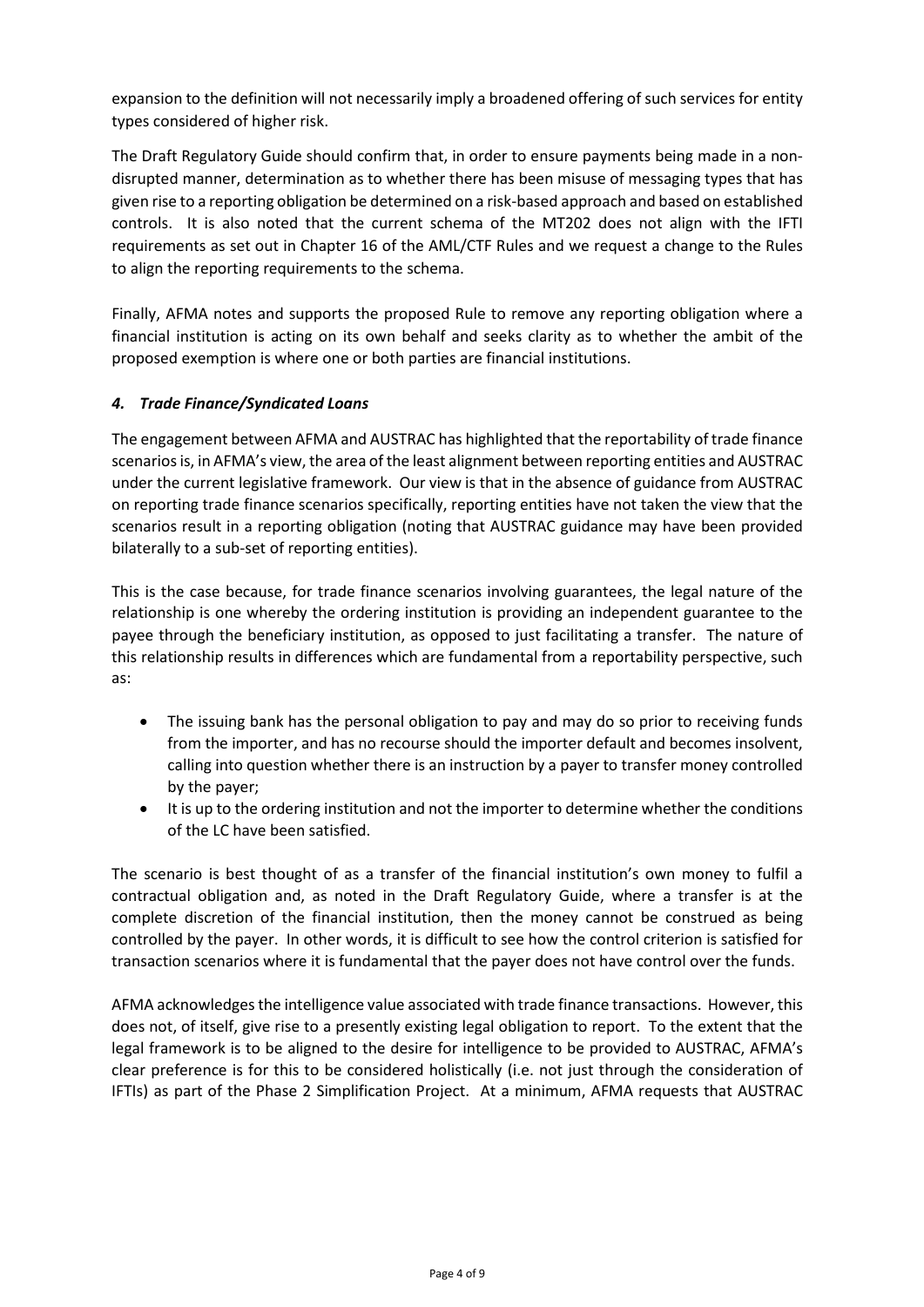articulate with specificity the legal position that it believes results in a reporting obligation in relation to trade finance transactions.

In the interim, AFMA suggests that AUSTRAC issue guidance setting out clear indicia in trade finance transactions that would require a reporting entity to lodge a Suspicious Matter Report (**SMR**).

The other issue of concern with respect to reporting of trade finance transactions (which we reiterate industry's view are not currently reportable) also gives rise to specific issues based on the existing messaging infrastructure, such as:

- There may be a significant lag between the commencement of a trade deal and the MT700 and separate instructions that may not be matched;
- MT400s in respect of Documentary Collection do not contain payer or payee details and hence these will need to be sourced elsewhere.

Finally, AFMA notes the conclusion of general non-reportability of syndicated loans is appropriate, although clarification is sought as to the reporting requirements in circumstances where a member of the syndicate is not a "financial institution" under the AML/CTF Act definition.

# *5. Foreign Exchange*

AFMA supports the proposed exemption with respect to foreign exchange swap transactions and the advice from AUSTRAC that the ambit of the proposed exemption is based on the scenario put by AFMA. On this basis, we would support expansion of the proposed exemption to include scenarios where there is an onshore transaction with an institutional offshore leg, such as asset classes traded on global markets, including derivatives. The drafting of this proposed exemption on a principles basis as opposed to being prescriptive as to the type of instrument should also ensure that the exemption is agnostic as to transaction type. There are limitations in identifying transactions to exclude in order to rely on the current drafting of the exemption, including the "legs" may be with counterparties that are not financial institutions for the purpose of the AML/CTF Act and the "legs" are not associated by a common identifier.

Additionally, AFMA requests that AUSTRAC adopt an accommodative compliance approach with respect to existing transactions that fall within the scope of the proposed exemption.

With respect to the existing reporting obligation, AFMA seeks clarity from AUSTRAC as to how the "transfer" condition is satisfied in an FX transaction where there is a sell leg and a buy leg of the different denominations and how "control" should be applied to FX trades, particularly those governed by a ISDA Master Agreement.

Lastly, we would also be interested in understanding if AUSTRAC would expect to see FX settlements to third parties included for IFTI reporting purposes or whether they would also be exempt.

# *6. Credit Cards/Push & Pull Payments*

AFMA is supportive of the proposed Rule to provide an exemption for card based e-commerce pull payments. Broadly, the submission points in relation to the pull payments section of the Draft Regulatory guide seek clarity in relation to a number of issues, namely: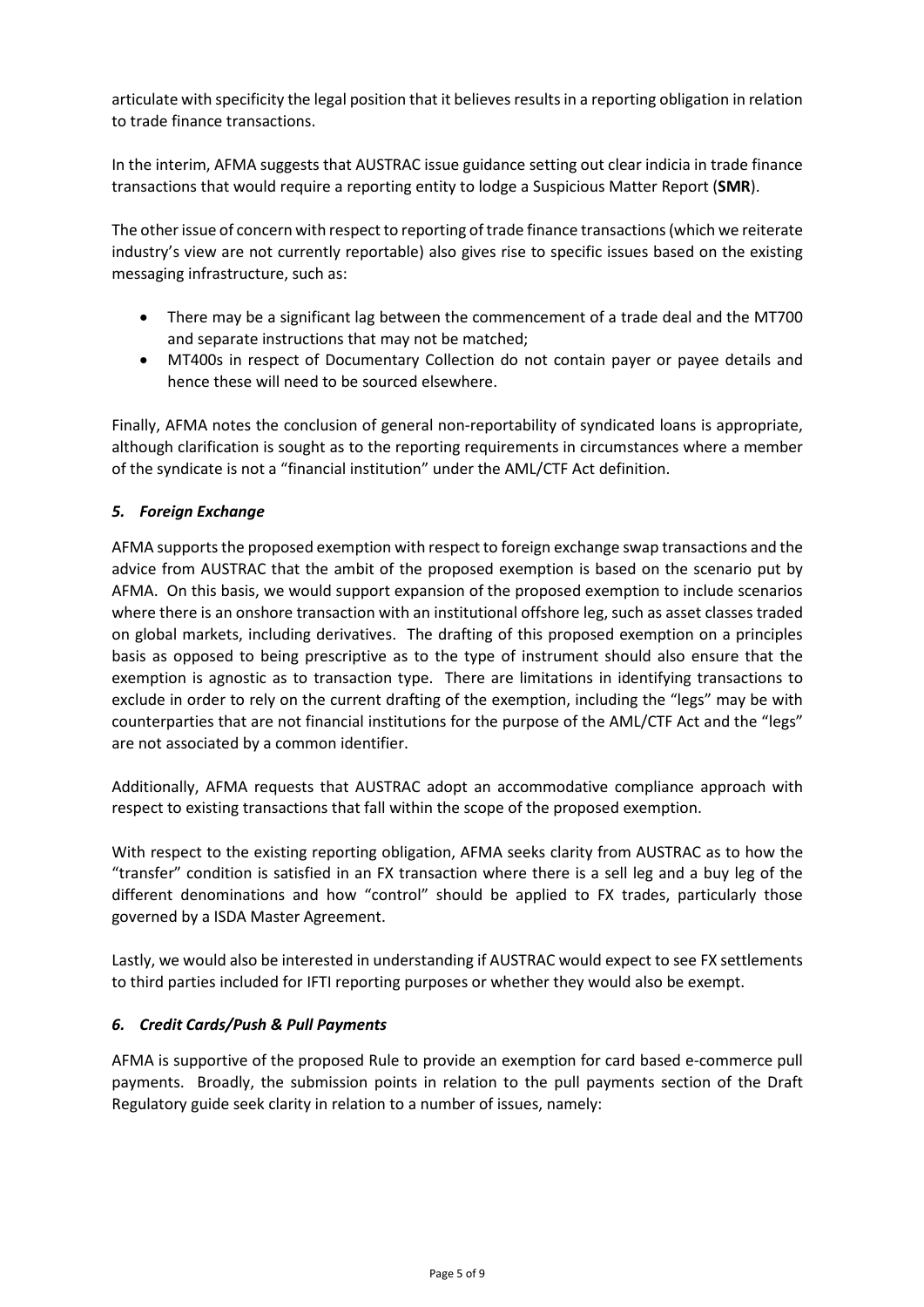- Can AUSTRAC confirm AFMA's view that there are no pull payments that fall outside the scope of the proposed exemption and consequently give rise to a reporting obligation;
- Can AUSTRAC confirm that any genuine refunds arising from a pull payment are not reportable;
- In relation to the proposed Rule to expand the definition of "ordering institution" and "beneficiary institution" to include foreign remittance businesses, AFMA is generally supportive of the consolidation but seeks clarity on the entity that has responsibility for reporting and that the expansion is contained to IFTI reporting without impact to other AML/CTF obligations;
- To the extent that instructions that are provided through the cards network are reportable, given that the IFTI reporting requirements correlate to the SWIFT fields which are not provided for payments made via the cards network, is AUSTRAC intending to provide a schema or separate fields to facilitate the reporting of such instructions? Specifically, AUSTRAC guidance is sought as to the reporting obligations where the necessary information is not provided.

## *7. Incomplete, Cancelled and Aborted IFTIs/Systems & Controls*

The comments in the Draft Regulatory Guide with respect to incomplete, cancelled and aborted IFTIs and systems and controls highlight, in AFMA's view, the difficulties imposed upon reporting entities and the appropriateness of the obligations of reporting entities to be considered as part of the Phase 2 Simplification Project, with consideration of the intelligence value information contained in reports balanced against practical limitations and the desire of other financial regulators for payments to be made more quickly and with less disruption. In AFMA's view, adhering to AUSTRAC's expectations as expressed in the Draft Regulatory Guide is operationally burdensome. This is particularly the case in circumstances where the amendment or cancellation occurs after the IFTI-E has been sent to AUSTRAC.

The Draft Regulatory Guide requires that, in circumstances where there is the cancellation or amendment of an instruction subsequent to the lodgement of the IFTI report, then the reporting entity is required to lodge a new IFTI in respect of the updated instruction and then request the return of the initial IFTI report to the reporting entity to amend the original report. Given that AFMA estimates that there are tens of thousands of instructions that are cancelled and the IFTI report in respect of the cancelled/amended instruction may have been provided to AUSTRAC in an xml file format with many other reports, adherence to these expectations will be both very challenging and disproportionate to the intelligence value obtained from the re-reporting of the initial instruction, particularly given the ten-day reporting period.

In circumstances where the funds are transferred and then returned (i.e. a cancellation), AFMA would support a position where each leg was reported separately under a separate IFTI-E report without the requirement to amend the initial report to address the cancelled instruction.

The other particular concern that AFMA would like to raise with respect to operational challenges with adhering to AUSTRAC's expectations is in the area of systems and controls, especially in relation to the comments on p21 of the Draft Regulatory Guide. The particular issues arise in relation to not being able to control the quality of the information received on one hand, and the requirement to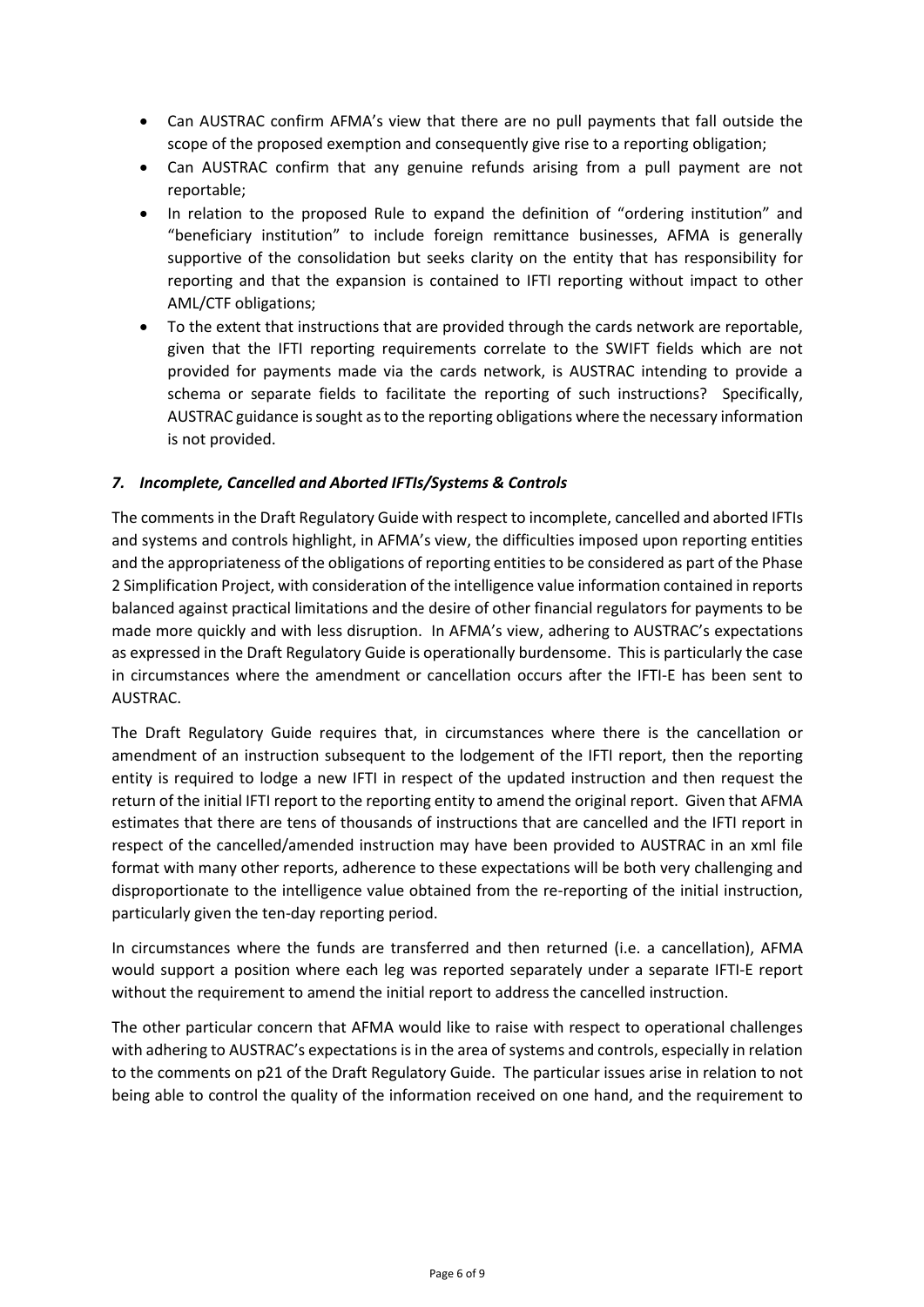report appropriately within ten days of the instruction on the other, particularly in circumstances where, as noted by AUSTRAC, the volume of incoming IFTIs is immense.

The Draft Regulatory Guide states that the obligation of the reporting entity goes beyond ensuring that a report is made but also "extends to ensuring that the information contained in the reports is accurate and that it contains the required information." It is noted that this statement, in AFMA's view, goes beyond the current legal requirements under the AML/CTF Act and/or Rules. The FATF Mutual Evaluation of Australia called out that the Australian legal framework "does not yet require the new elements of Recommendation 16: verification of the accuracy of the information." In AFMA's view, the Draft Regulatory Guide should be amended to reflect the legal requirements. Additionally, even to the extent that the Phase 2 Simplification Project considered systems and controls and updated the legal framework to incorporate Recommendation 16 (which AFMA would support), it may not be the case that the jurisdiction from where the inbound message originated has adopted the Recommendation 16 requirements. These issues are exacerbated by unstructured/free-form data included in reports that pose additional challenges from an assurance perspective. As such, Reporting Entities have limited ability to control the quality of the incoming information.

Further, it is not clear whether the requirement to ensuring that the information contained in the reports is accurate extends to the validation of information contained in free text fields. The regulatory burden associated with such a requirement is significant, particularly given difficulties associated with operationalising such a requirement.

The Draft Regulatory Guide is silent on the practical approaches that should be adopted by Reporting Entities to ensure that the incoming message contains the required information and that the appropriate message type has been used, merely stating that the "reporting entity should address this matter with the overseas counterpart." Given the obligation for the report to be lodged within a ten-day period from the time of instruction and the regulatory approach from AUSTRAC historically appearing not to consider incomplete reports as being preferable to no report from an enforcement perspective, AFMA's view is that this is an area where some accommodation may be provided to reporting entities to allow reasonable action to be undertaken in accordance with the reporting entity's risk-based approach. This may include reporting entities developing a control framework that allows for review/remediation after the fact, thereby allowing payments to continue to flow. Flexibility in terms of the commencement of the ten-day period to when complete information is received (as opposed to the time of the instruction) and expanding the ability of reporting entities to report on an "if known" basis.

As the Draft Regulatory Guide currently discusses only a limited set of specific scenarios, AFMA seeks clarity from AUSTRAC of principles able to be applied to a complete set of scenarios such that members can consistently report, giving consideration to factors such as:

- Whether cancellations/amendments occur before or after funds are under the control of the beneficiary;
- Whether cancellations/amendments occur before or after the transfer of funds from the sending institution;
- IFTI-E reporting of return of funds as a factor of the above, and whether these are conducted as wholesale payments;
- Whether amendments change details that would be present in the IFTI-E or not; and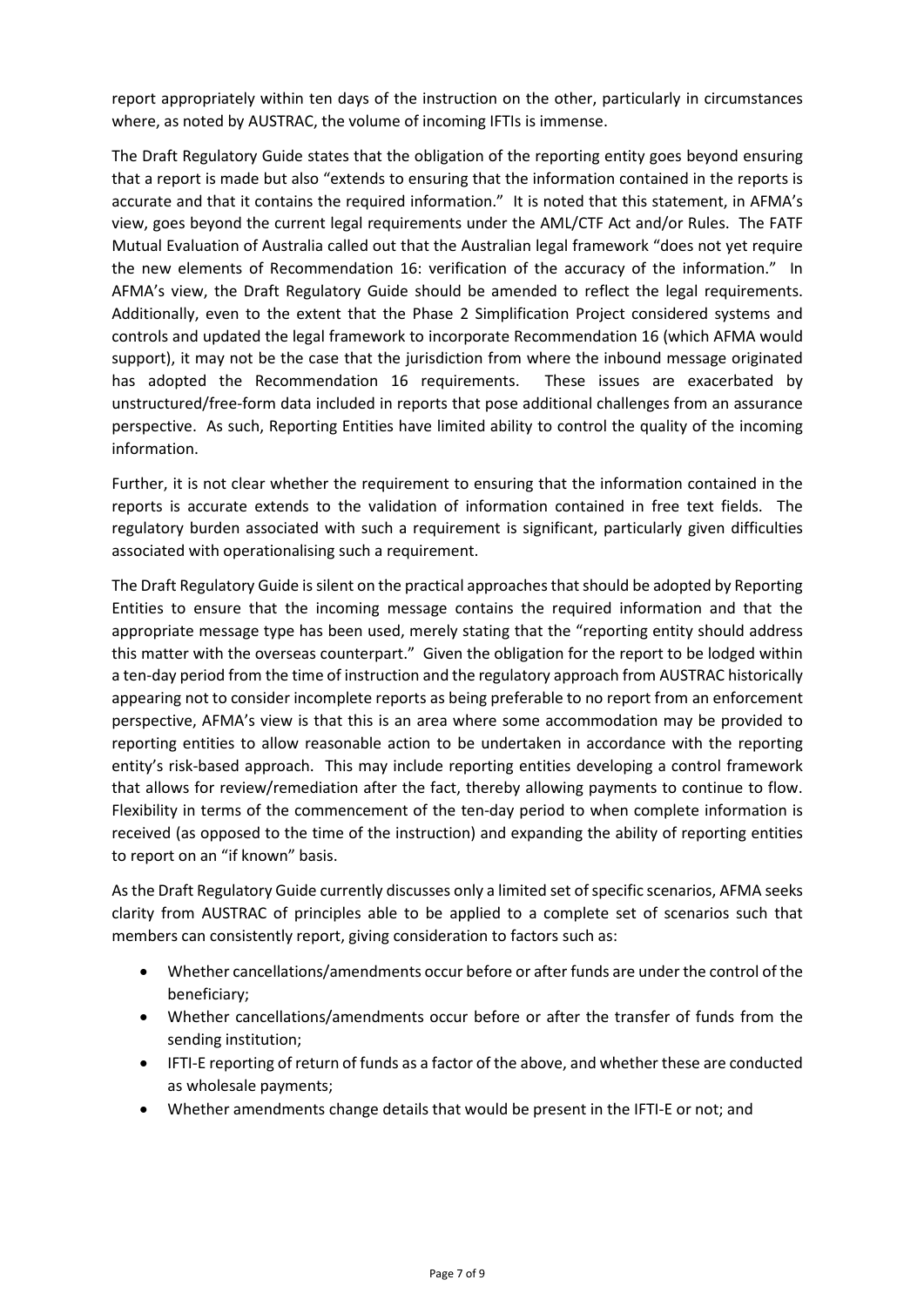• The ability of interposed institutions to detect payment transactions as part of the above scenarios.

We have attached a matrix of scenarios as to the timing/methodology of cancellation and amendment for the purpose of seeking clarity as to AUSTRAC's expectations.

In relation to specific points of clarification in relation to this area of the Draft Regulatory Guide:

- We request that the Draft Regulatory Guide include specific definitions of "cancelled," "aborted" and "amended" including the conditions upon which changes and information requests are required to be reported given the intelligence value associated with such changes/information;
- Whether there are changes to the reporting requirements and AUSTRAC's expectations in circumstances where the reporting entity is acting as an intermediary, i.e. neither the originating institution nor the final beneficiary institution. In such circumstances the reporting entity may have less visibility of the amendments;

## *8. Other Points*

Although a point broader than the Draft Regulatory Guide, the removal of the previous Guidance Note and the comment from AUSTRAC regarding non-reliability of removed guidance highlights the necessity of AUSTRAC timestamping when guidance is removed. Reporting entities are required to incorporate AUSTRAC guidance into their respective programs and hence it is necessary for there to be an artefact as to when the guidance was/was not operative.

\* \* \* \* \*

Please contact me on (02) 9776 7996 or rcolguhoun@afma.com.au if you have any queries about this submission.

Yours sincerely,

Robldghe

Rob Colquhoun Director, Policy